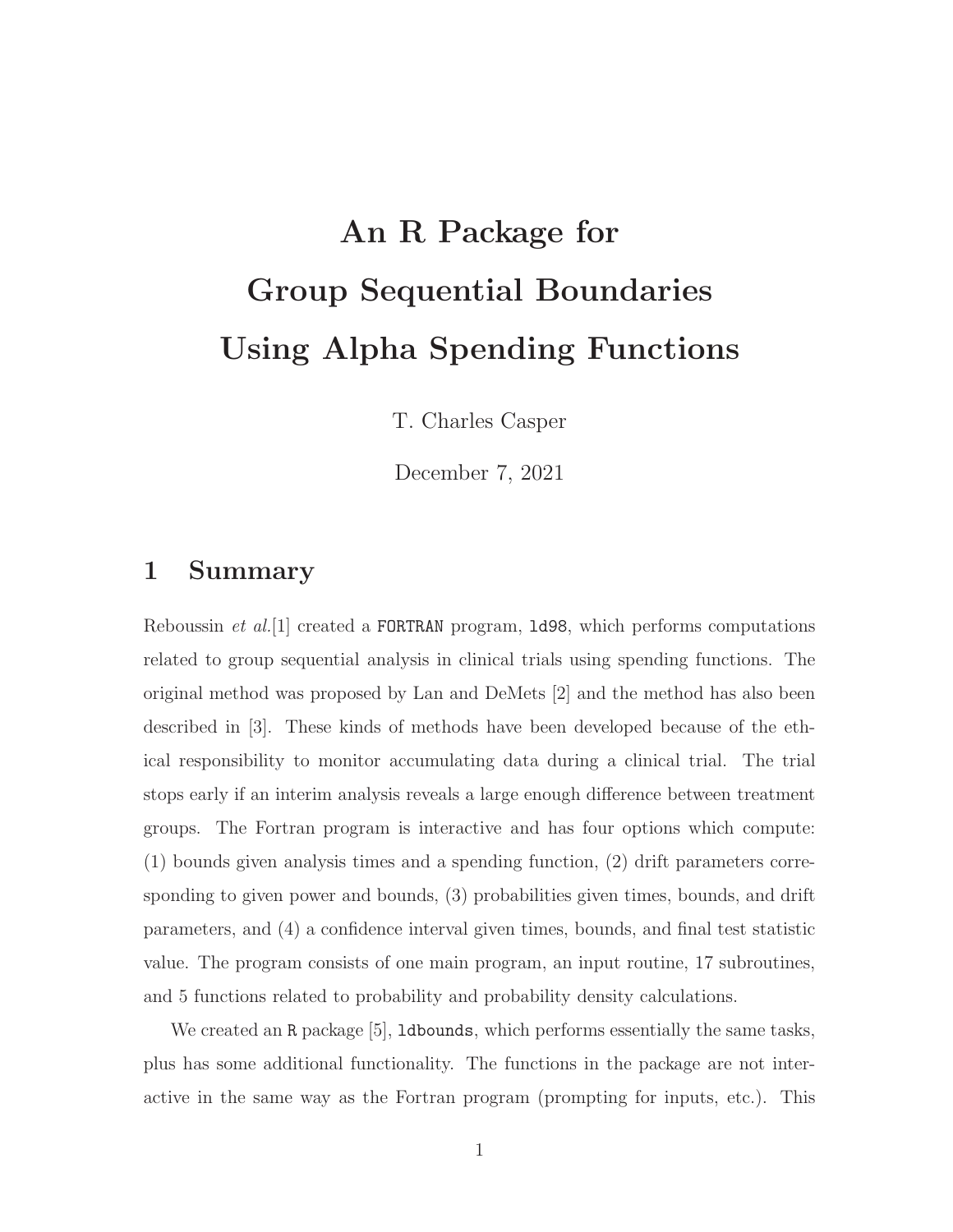package has some advantages: it uses R's capability to work with the "whole object" as opposed to always using loops and also uses R's built in probability distribution calculations, it has better output graphics, and it allows for more freedom in specifying spending functions. The current version has many updates and improvements over the previous version, as discussed in Section 4.

# 2 Introduction

In most clinical trials, data are accumulated over a period of time that could be years. In these types of experiments there is a lot at stake. The amount of money and other resources spent is very large. Also, humans are the subjects of the experiments, leading to a very sensitive ethical situation. For these reasons, a clinical trial should not go on longer than is necessary to show a significant result with the accumulating data. In fact, most clinical trials experience interim review of data by an independent Data and Safety Monitoring Board (DSMB). This board may decide to recommend early termination of the trial. However, significance relies on the expected frequency of certain events under the null hypothesis. If a trial is monitored at several analysis times, the probability of observing a "significant" result increases. It has been shown that, with 10 analysis times, the overall type I error rate of 5% increases to about 20%.[4]

This is the motivation behind group sequential methods. The goal is to allow for several looks of the data throughout the course of a trial and still control the overall type I error rate. Prior to the alpha spending function method, other techniques had several limitations. Among these was the need to specify the number and exact times of all interim analyses before a trial began. The alpha spending function method, proposed by Lan and DeMets [2, 3], is much more flexible and interim analysis times can be specified or adjusted at any time during the trial. The basic concept is to define a function which determines how much of the total type I error can be "spent" at each analysis, based only on the previous analysis times and the amount of change in the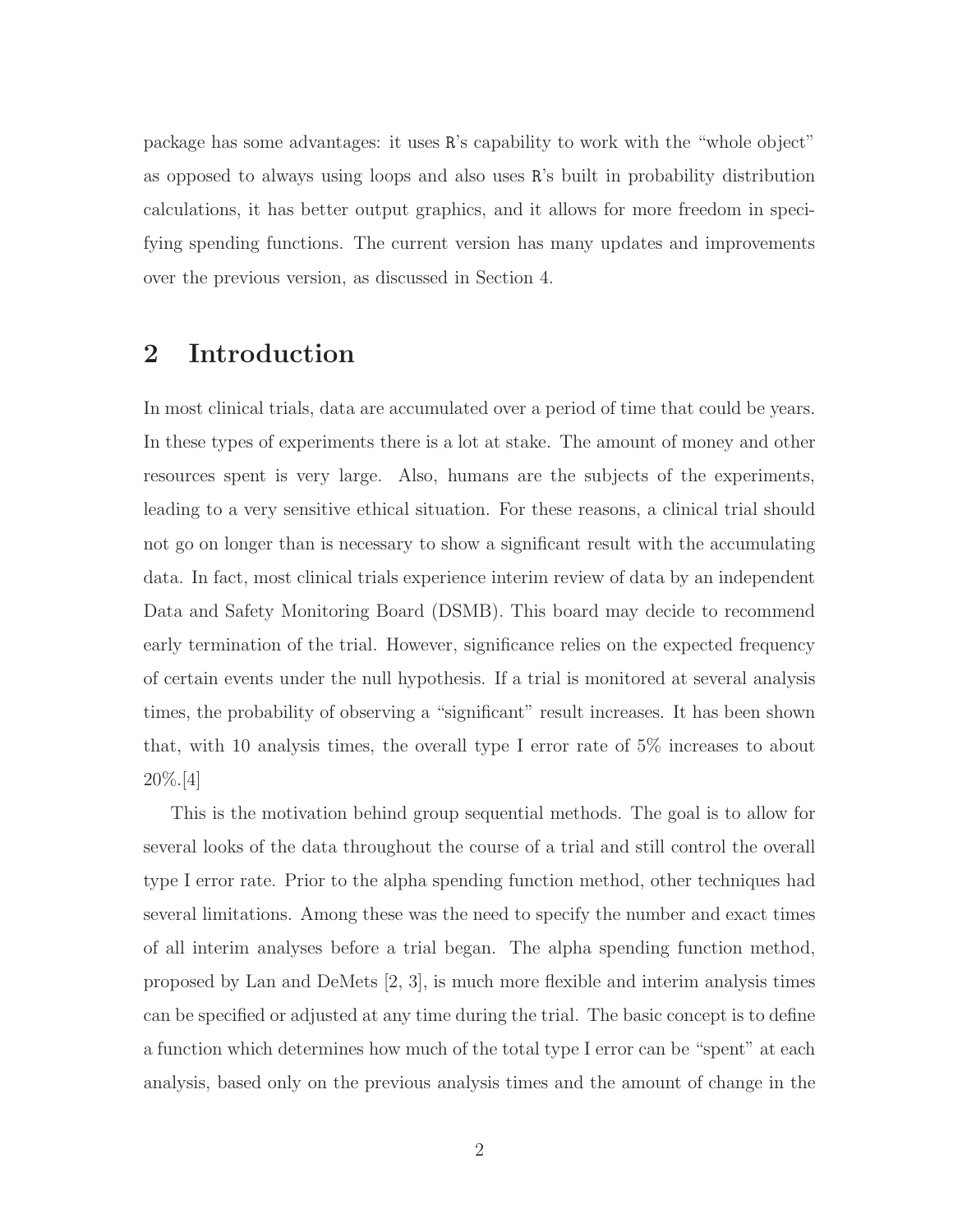specified function since the last time. It should be mentioned that these methods are not always strictly followed by a DSMB, but instead they are used more as guidelines. Lan and DeMets also created a FORTRAN program to make computations related to alpha spending functions and group sequential boundaries. In more recent years, this program was revised and improved in terms of efficiency [1]. Our goal was to create an R package to accomplish the same computations and give more flexibility (see Section 1).

## 3 Methods

Formally, the group sequential method is the following: In a clinical trial, define a set of critical values  $\{Z_C(k), k = 1, ..., K\}$ , one critical value at each analysis, such that the trial is to continue if the observed statistic  $Z(k)$  satisfies  $|Z(k)| < Z<sub>C</sub>(k)$ (two-sided test) and the overall type I error rate is  $\alpha$ .

To see how the alpha spending function method works in the context of a onesided test, let  $B(t)$  be a standard Brownian motion process on [0, 1]. Next, let  $\tau$  be the stopping time defined by  $\tau = \inf\{t : B(t) > b\}$ , for some fixed b. Now, let

$$
\alpha^*(t) = P(\tau \le t) = 2 - 2\Phi\left(b/\sqrt{t}\right)I\{0 < t \le 1\}.
$$

We notice that, if  $b = z_{\alpha/2}$ , the  $1 - \alpha/2$  quantile of the standard normal distribution, then  $\alpha^*(1) = \alpha$ . Now, assume that  $B(t)$  is only observed at times  $\{t_i : i =$  $1, \ldots, K; 0 < t_1 < \cdots < t_K = 1$ . Define  $b_1$  to satisfy

$$
P(B(t_1) > b_1) = P(\tau \in (0, t_1]) = \alpha^*(t_1).
$$

Similarly, define  $b_2, \ldots, b_K$  such that for  $i = 2, \ldots, K$ 

$$
P(B(t_i) > b_i, B(t_j) < b_j, j = 1,..., i-1) = P(\tau \in (t_{i-1}, t_i]) = \alpha^*(t_i) - \alpha^*(t_{i-1}).
$$

The idea is that the amount that  $\alpha^*$  has increased since the last analysis time is alotted to the boundary crossing probability at the current analysis time. It is a very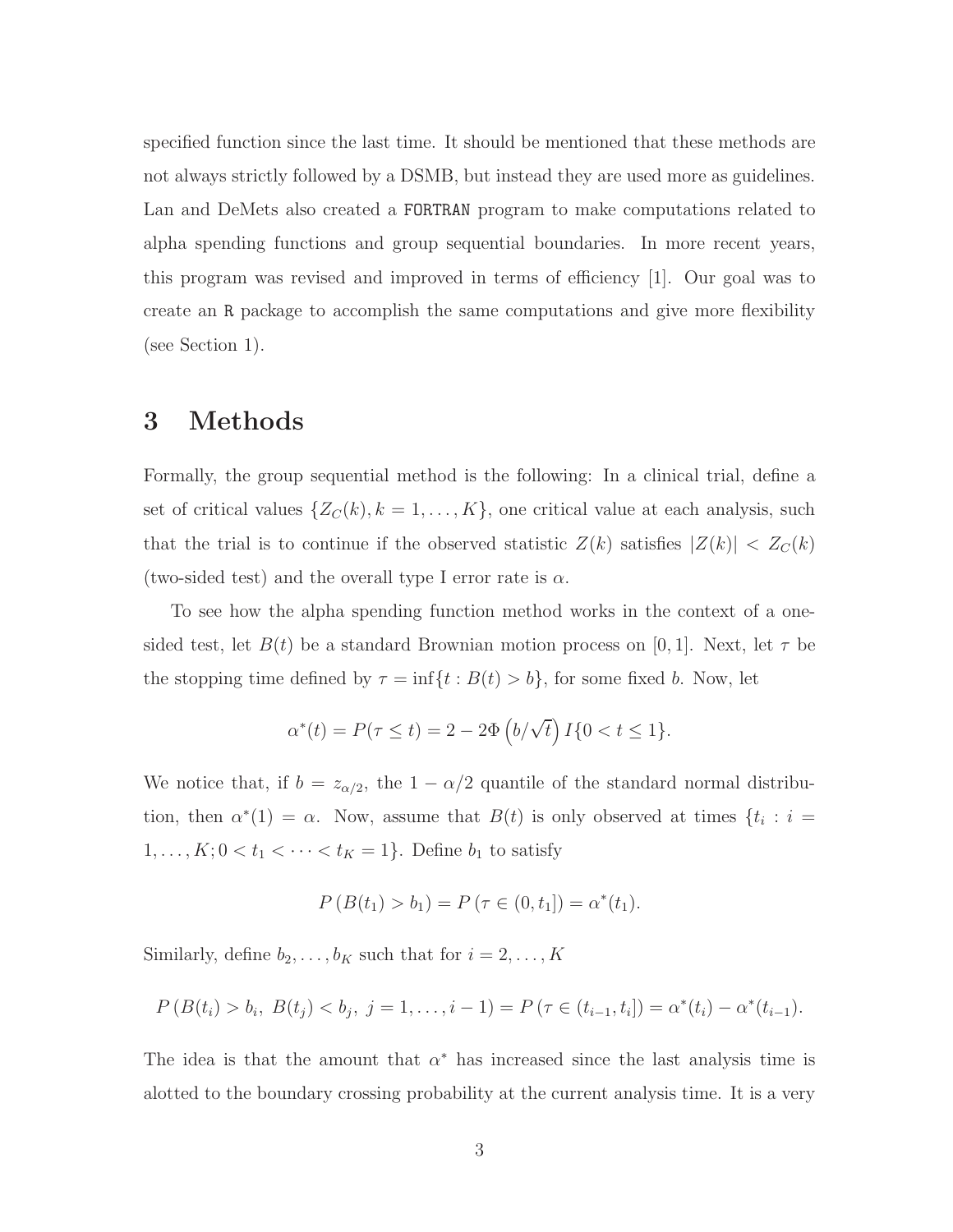straightforward task to show that

$$
b_1 = \sqrt{t_1} \Phi^{-1} \left( 2\Phi \left( b/\sqrt{t_1} \right) - 1 \right).
$$

However, finding  $b_2, \ldots, b_K$  involves computing densities iteratively [4], similar to

$$
f_i(t) = \int_{-\infty}^{b_{i-1}} f_{i-1}(u) \frac{1}{\sqrt{2\pi}} \exp\left\{-\frac{1}{2}(t-u)^2\right\} du
$$

This is done by numerical integration. Then, the result is integrated and the optimal boundary is found by searching for the limit of integration.

This situation assumes fixed b. The general method can account for  $b(t)$ . Of course, in practice, the function  $\alpha^*$  (the alpha spending function) is specified. As long as this function is increasing and satisfies  $\alpha^*(0) = 0$  and  $\alpha^*(1) = \alpha$ , the desired type I error level, then the function has the desired properties to lead to a boundary. We notice that at each step, the boundary can be calculated based on only the previous values and times and the change in  $\alpha^*$ . Thus, the exact number and placement of analysis times need not be specified in advance, but instead can be specified at any time. Also, the method has only been described for a one-sided test. For a symmetric two-sided test,  $\alpha^*/2$  can be used and then the negative of the boundary calculated is used for the lower boundary. In a similar way, the method can be applied with different  $\alpha^*$ 's used for the upper and the lower boundary. There are many statistical techniques that are needed to apply these methods in cases when the data come in different forms  $|1|$ .

## 4 Updates in Version 2.0.0

- 1. The main functions from the previous version, bounds and drift, were renamed ldBounds and ldPower.
- 2. Print/summary Methods
	- (a) New print methods for classes "ldBounds" and "ldPower".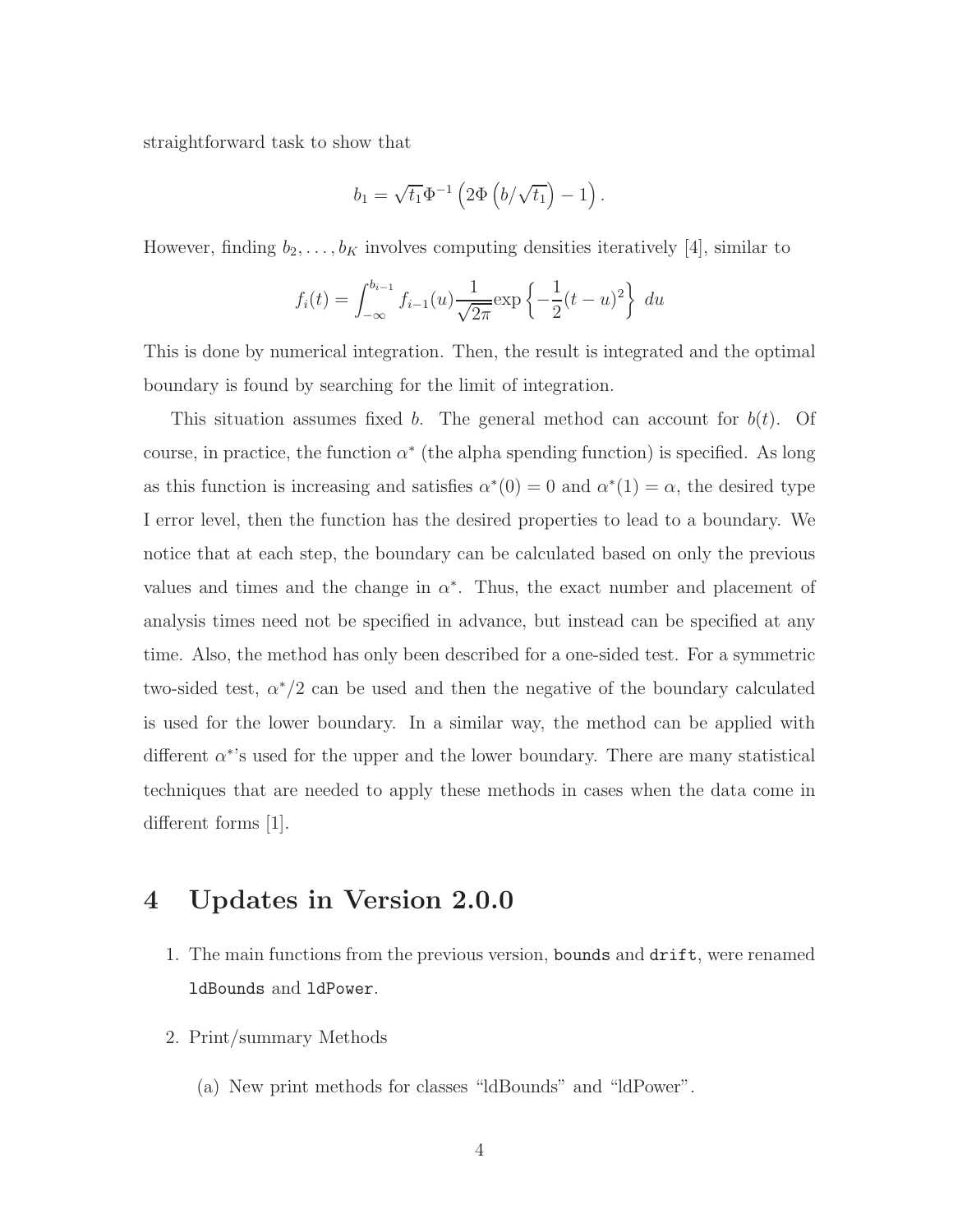- (b) Edited summary method for "ldPower": to give power when drift is known
- 3. Better two-sided bounds and defaults
	- (a) Created sides argument for ldBounds
	- (b) Added ability to specify the number of looks, which then automatically creates equally spaced analysis times
	- (c) Sides=2, but with only one alpha, etc., creates symmetric bounds, splitting the provided alpha in half for each, upper and lower bounds
	- (d) Print and summary methods updated to account for this
- 4. ldPower to use output from ldBounds
	- (a) ldPower can now accept an "ldBounds" object as the first argument, in which case it does not require times and boundaries
	- (b) Defaults to drift of 0 when nothing is specified
- 5. Nominal alpha level at each look provided (for one-sided or symmetric bounds)
	- (a) Bounds now has additional value: nominal alpha at each look.
	- (b) Summary method displays this
- 6. asf changed from asf/alpha only asf
	- (a) asf now doesn't use alpha (this was only a change to alphas function)
- 7. Strage integer errors
	- (a) ldBounds and alphas now have checks that take into account floats
- 8. Ability to specify non-alpha spending boundaries
	- (a) Created new function commonbounds to calculate Pocock or O'Brien-Fleming (non-alpha-spending) bounds at equally spaced times.
	- (b) These also become "ldBounds" objects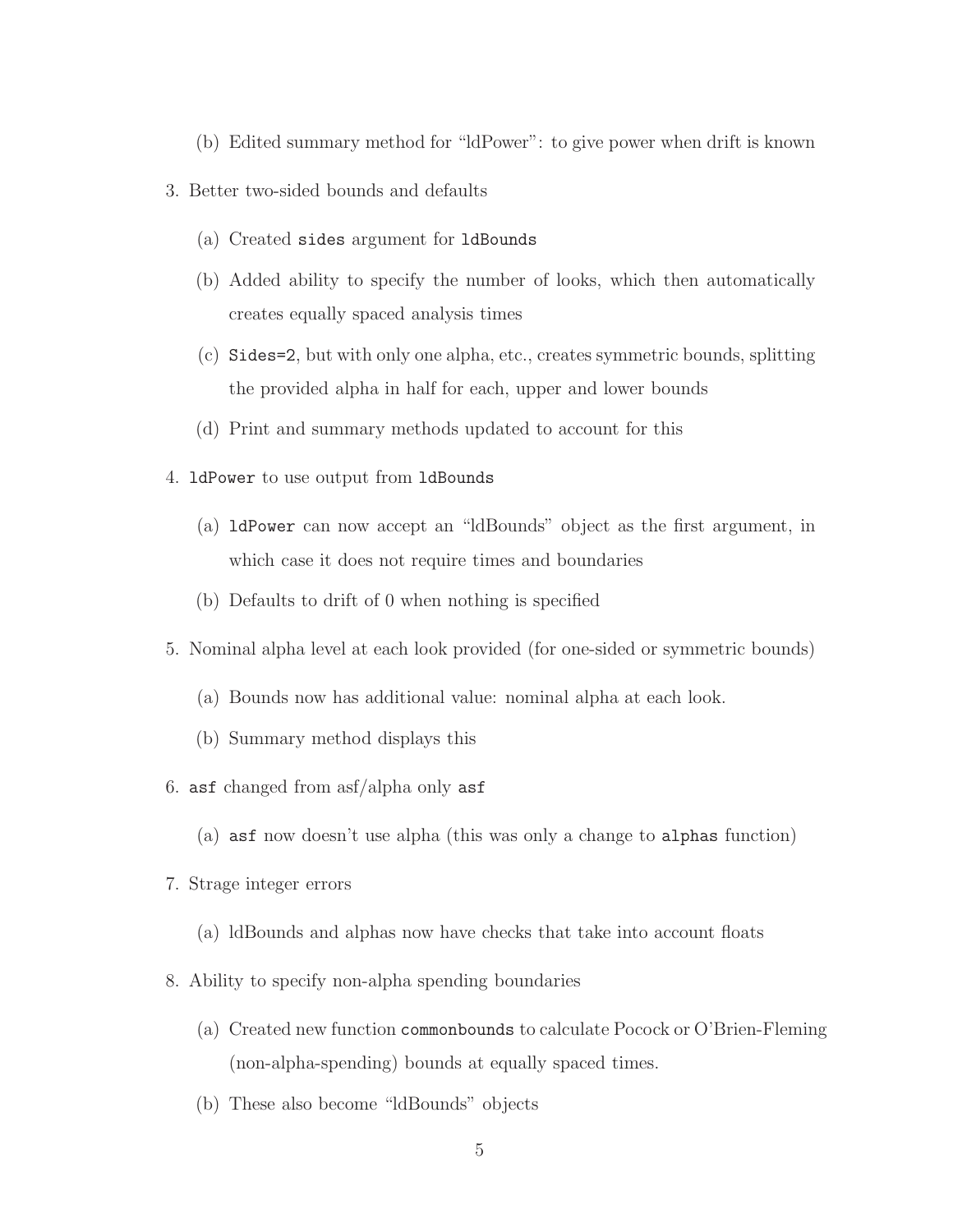- (c) Adjusted print and summary methods to accommodate
- 9. Calculate adjusted p-values
	- (a) Added p-value functionality to ldPower function; stepwise and likelihood ratio ordering available.
	- (b) Uses a new adj.p function which, ironically, calls ldPower.
	- (c) Edited printing and summary functions to use this as well.
- 10. Graphics
	- (a) Now uses base graphics, very simple
	- (b) Option to show on either z-value or b-value scale
	- (c) Ability to add to existing plot
	- 10. Conditional power
	- (a) Added a function to calculate simple conditional power

# 5 The ldbounds Package

The R package ldbounds is somewhat based on the FORTRAN program to do calculations related to group sequential boundaries using spending functions. It consists of 27 functions: 8 method functions, 14 utility functions and 5 main functions (See Figure 1). The main functions are ldBounds, ldPower, lastbound, commonbounds, and condpower.

The package is useful in four different categories of situations: (1) to calculate boundaries (both standard boundaries and given spending functions), (2) to calculate the final boundary for given interim boundaries, (3) to compute treatment effect for a given power and boundaries, (4) to calculate probabilities (e.g., power) for given boundaries and treatment effect, (5) to compute a confidence interval or p-value at the end of the trial, adjusted for multiple looks, and (6) to calculate conditional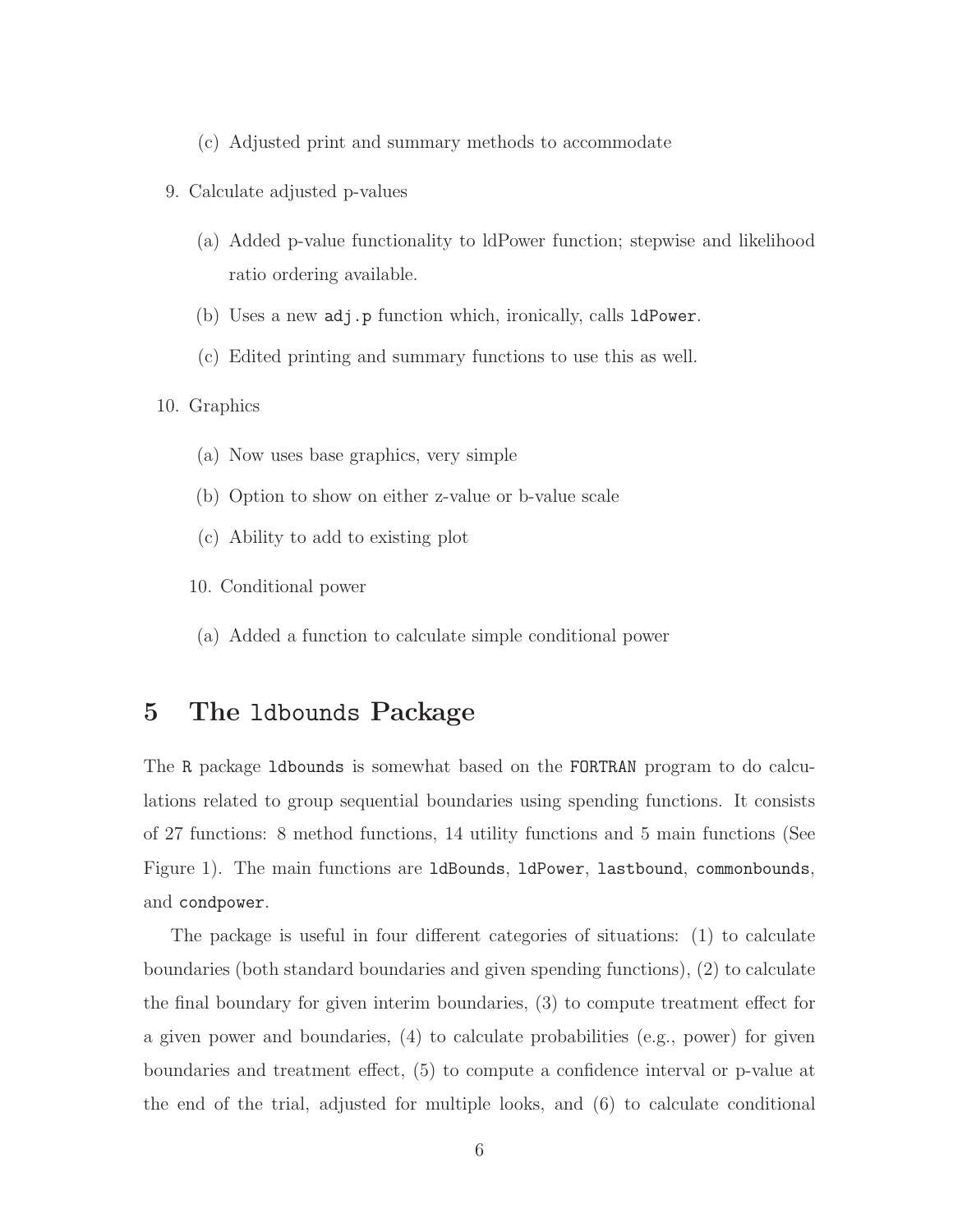

Figure 1: Package ldbounds. Schematic description of relationships between ldbounds functions.

power at an interim time. The functions ldBounds and commonbounds are used in the first case, lastbound is used in the second, ldPower can help us in cases 3–5, and condpower is used in the last scenario.

#### 5.1 The ldBounds Function

The function ldBounds determines group sequential boundaries for interim analyses of accumulating data in clinical trials using the Lan-DeMets alpha spending function method. These can be used as guidelines for early stopping of the trial. The following statement shows how to specify a function call: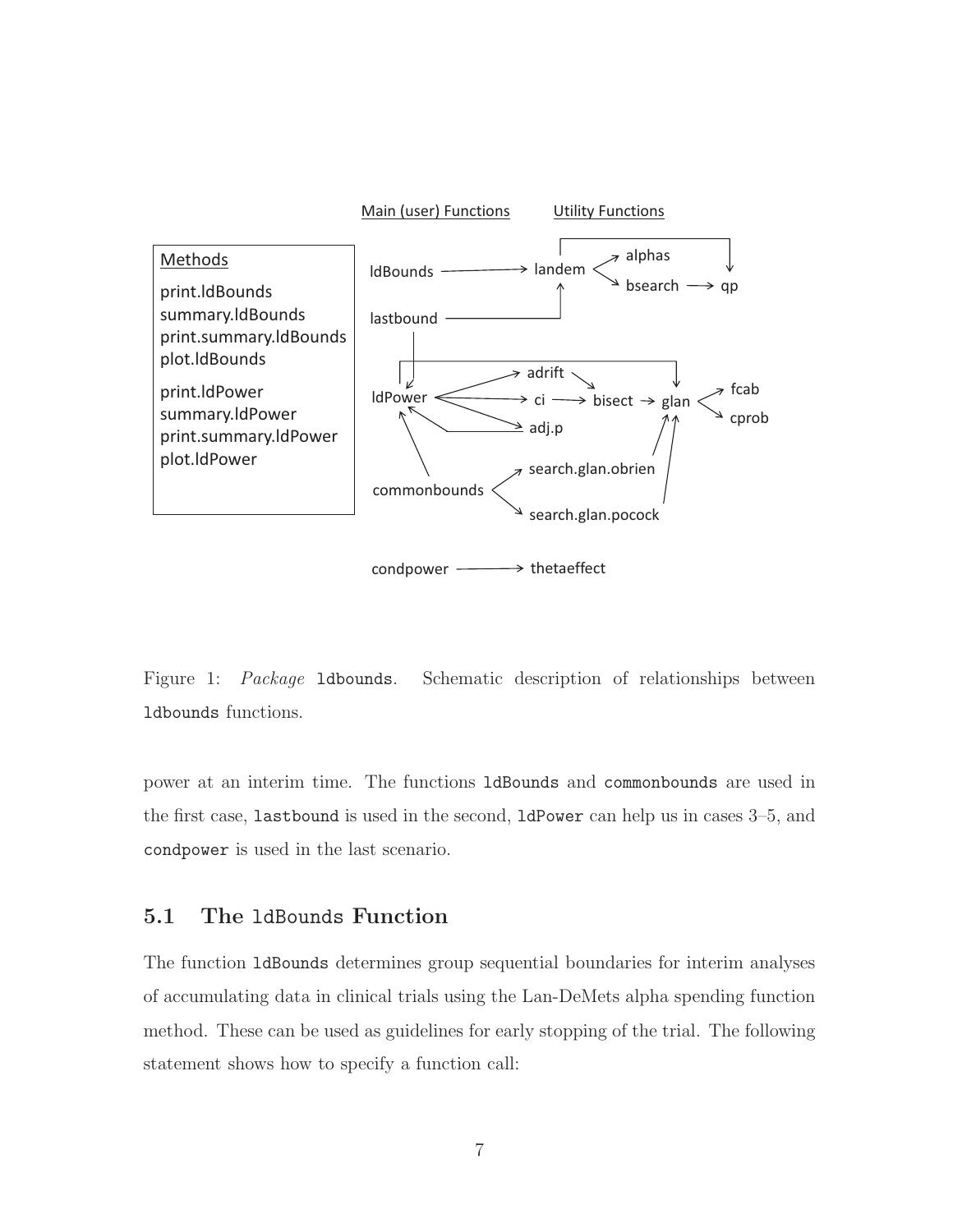$ldBounds(t, t2, iuse = 1, asf = NULL,$ alpha =  $0.05$ , phi =  $rep(1, length(alpha))$ ,  $sides = 2, ztrun = rep(8, length(alpha)))$ 

Here t corresponds to the vector of analysis times, which must be increasing and in  $(0,1]$ , or a number of analysis times (assumed to be equally spaced);  $t2$  is the second time scale, usually in terms of amount of accumulating information, by default t2 is the same as  $t$ ; iuse designates the type of alpha spending function(s) or the values to use for lower and upper bounds, respectively (in the two-sided case). The program allows the user to specify the spending function from four different predefined options, or the user can also specify a new spending function in which case asf must be used. alpha is the type I error (lower and upper in two-sided situations). The overall alpha must be greater than 0 and less than or equal to 1. phi is a vector of values used when iuse=3 or 4, sides designates one- or two-sides boundaries, and ztrun is a vector of values specifying where to truncate lower and upper boundaries, respectively, with a default of (−8, 8) (or just 8 for one-sided), which is essentially no truncation.

The function ldBounds generates an object of class "ldBounds" which contains data about the boundaries calculated and exit probabilities, among other things. A nice way to extract information, as with most R object classes, is by using the summary and print methods for the "ldBounds" class. This can be done by setting digit to the desired number of digits.

To illustrate the use of ldBounds we present some examples from Reboussin, et. al. [1]. Using 5 equally spaced interim analyses with two-sided O'Brien-Fleming type boundaries and  $\alpha = 0.05$ , we have:

```
time \leq seq(0.2, 1, \text{length=5})obf.bd <- ldBounds(time)
summary(obf.bd)
```
##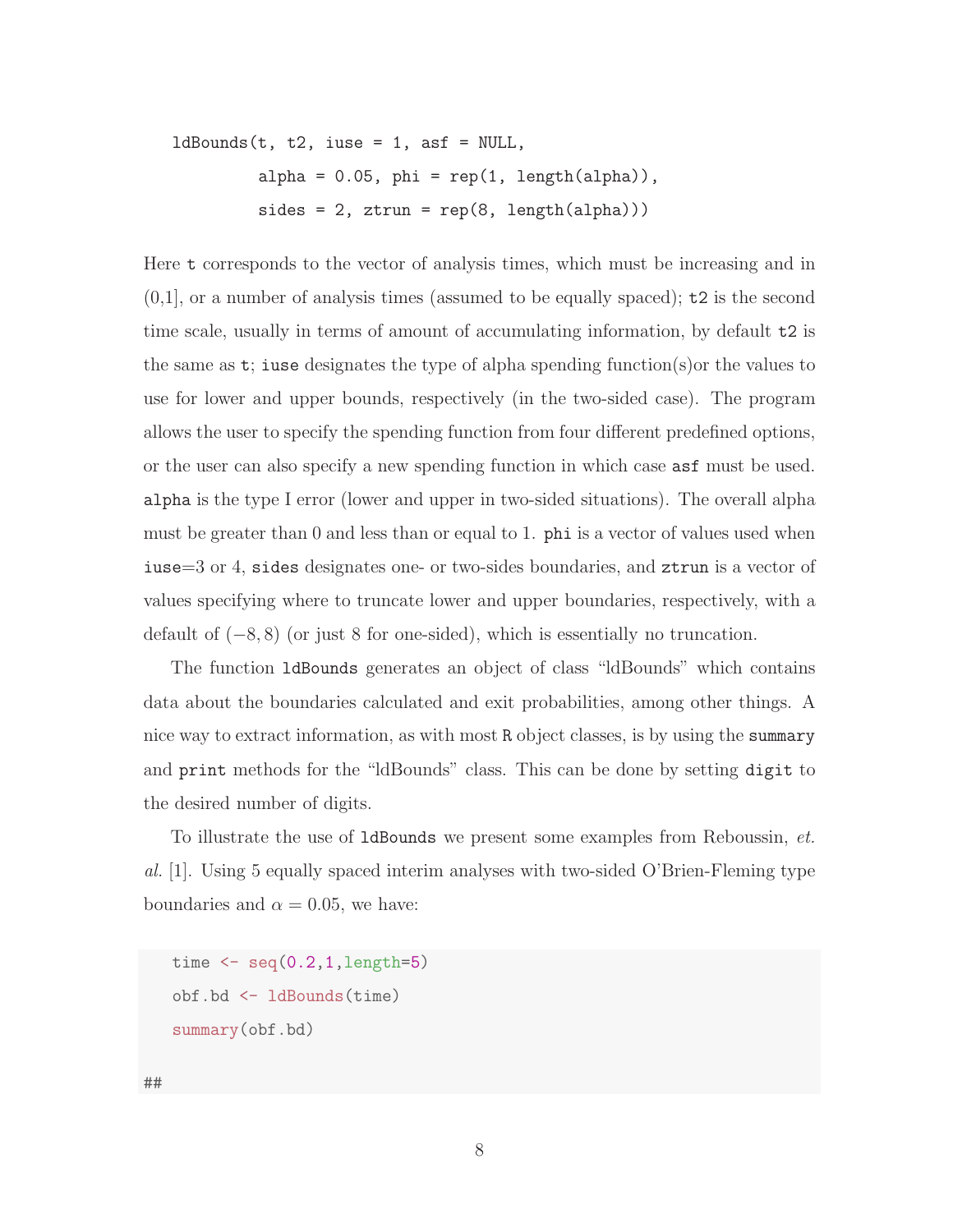```
## Lan-DeMets bounds for a given spending function
##
## n = 5## Overall alpha: 0.05
##
## Type: Two-Sided Symmetric Bounds
## Lower alpha: 0.025
## Upper alpha: 0.025
## Spending function: O'Brien-Fleming
##
## Boundaries:
## Time Lower Upper Exit pr. Diff. pr. Nominal Alpha
## 1 0.2 -4.8769 4.8769 1.0777e-06 1.0777e-06 1.0777e-06
## 2 0.4 -3.3569 3.3569 7.8830e-04 7.8723e-04 7.8808e-04
## 3 0.6 -2.6803 2.6803 7.6161e-03 6.8278e-03 7.3565e-03
## 4 0.8 -2.2898 2.2898 2.4424e-02 1.6807e-02 2.2034e-02
## 5 1.0 -2.0310 2.0310 5.0000e-02 2.5576e-02 4.2255e-02
```
The plot method for class "ldBounds" can be used to check the plot of the boundaries calculated. (See Figure 2).

If we want to calculate the bounds for the one-sided case, we have:

```
obf.bd2 <- ldBounds(5,sides=1)
  summary(obf.bd)
##
## Lan-DeMets bounds for a given spending function
##
## n = 5## Overall alpha: 0.05
```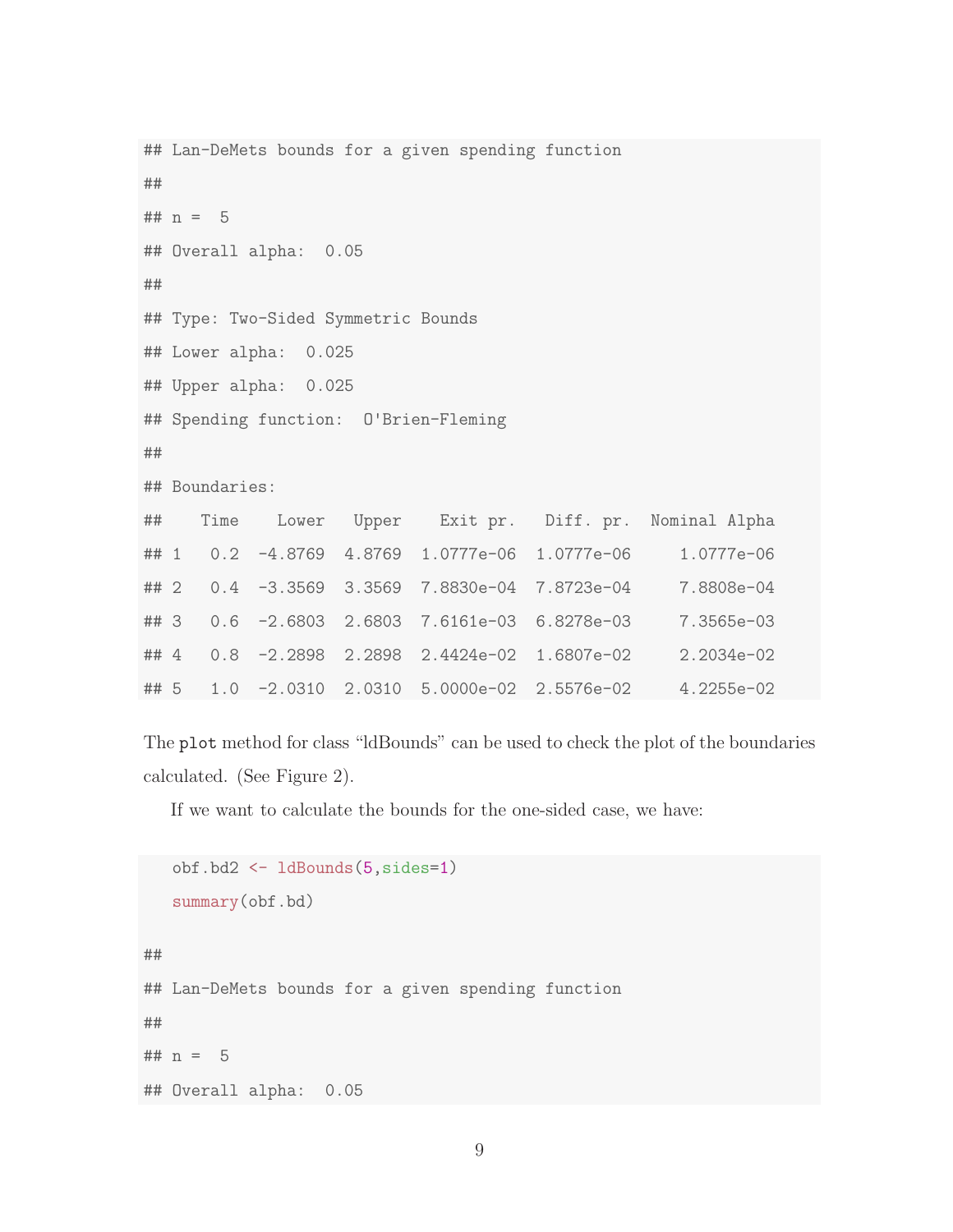**Sequential boundaries using the Lan−DeMets method**



Figure 2: Boundaries. Two-sided plot for plot(obf.bd).

## ## Type: Two-Sided Symmetric Bounds ## Lower alpha: 0.025 ## Upper alpha: 0.025 ## Spending function: O'Brien-Fleming ## ## Boundaries: ## Time Lower Upper Exit pr. Diff. pr. Nominal Alpha ## 1 0.2 -4.8769 4.8769 1.0777e-06 1.0777e-06 1.0777e-06 ## 2 0.4 -3.3569 3.3569 7.8830e-04 7.8723e-04 7.8808e-04 ## 3 0.6 -2.6803 2.6803 7.6161e-03 6.8278e-03 7.3565e-03 ## 4 0.8 -2.2898 2.2898 2.4424e-02 1.6807e-02 2.2034e-02 ## 5 1.0 -2.0310 2.0310 5.0000e-02 2.5576e-02 4.2255e-02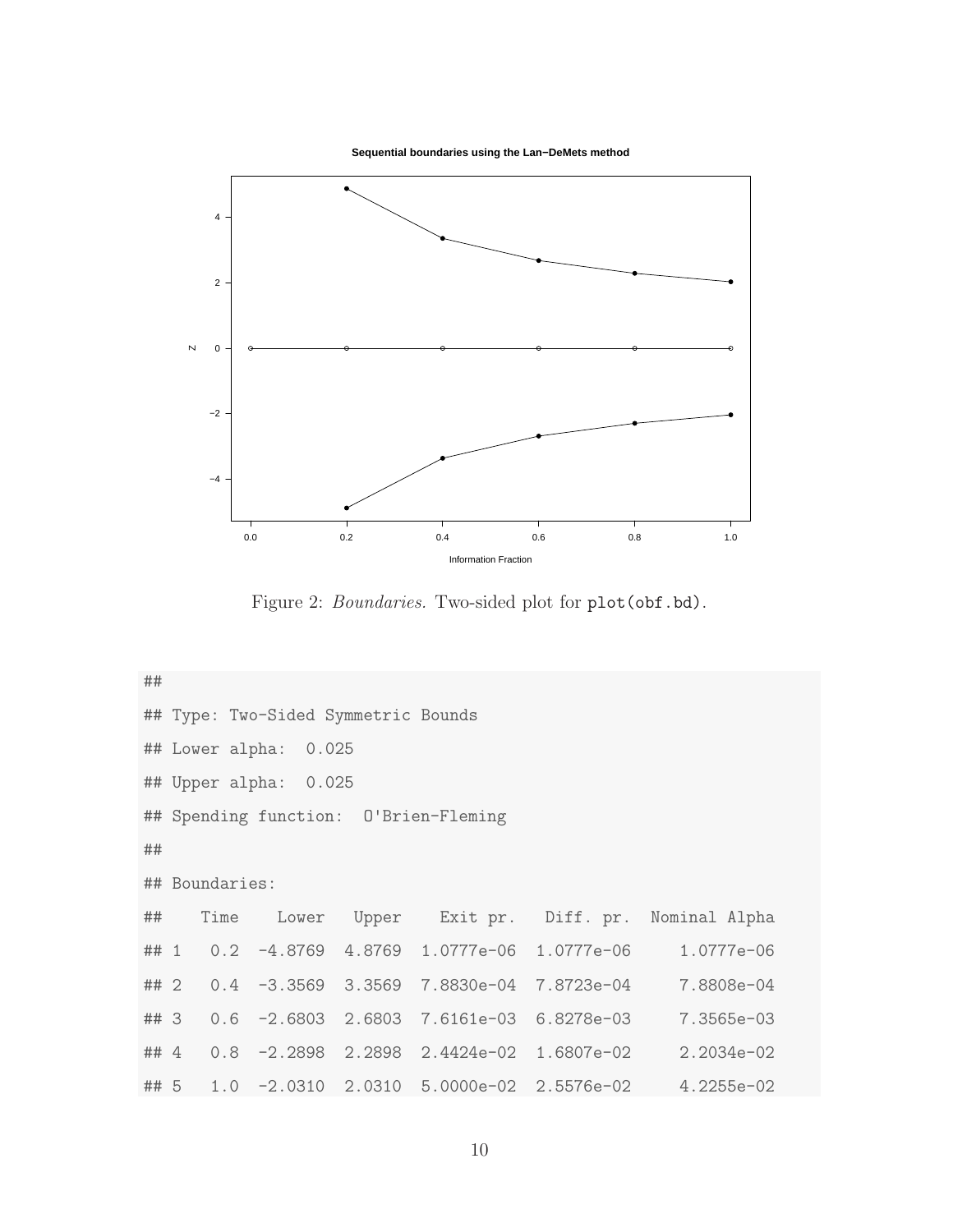Here the boundaries are shorter than in the two-sided case, which is of course a consequence of specifying the same alpha in both cases. We can also get the boundaries plot again (See Figure 3).



**Sequential boundaries using the Lan−DeMets method**

Figure 3: *Boundaries II*. One-sided plot for plot (obf.bd).

#### 5.2 The commonbounds Function

The commonbounds function is very similar to the ldBounds function. Both create boundaries as an object of class "ldBounds". However, commonbounds calculates boudaries of O'Brien-Fleming and Pocock types, without using a spending-function approach. For Haybittle-Peto type boundaries, see function lastbound. Specification is:

```
commonbounds(looks, t = (1:looks)/looks, t2 = t,
             iuse = "OF", alpha = 0.05, sides = 2)
```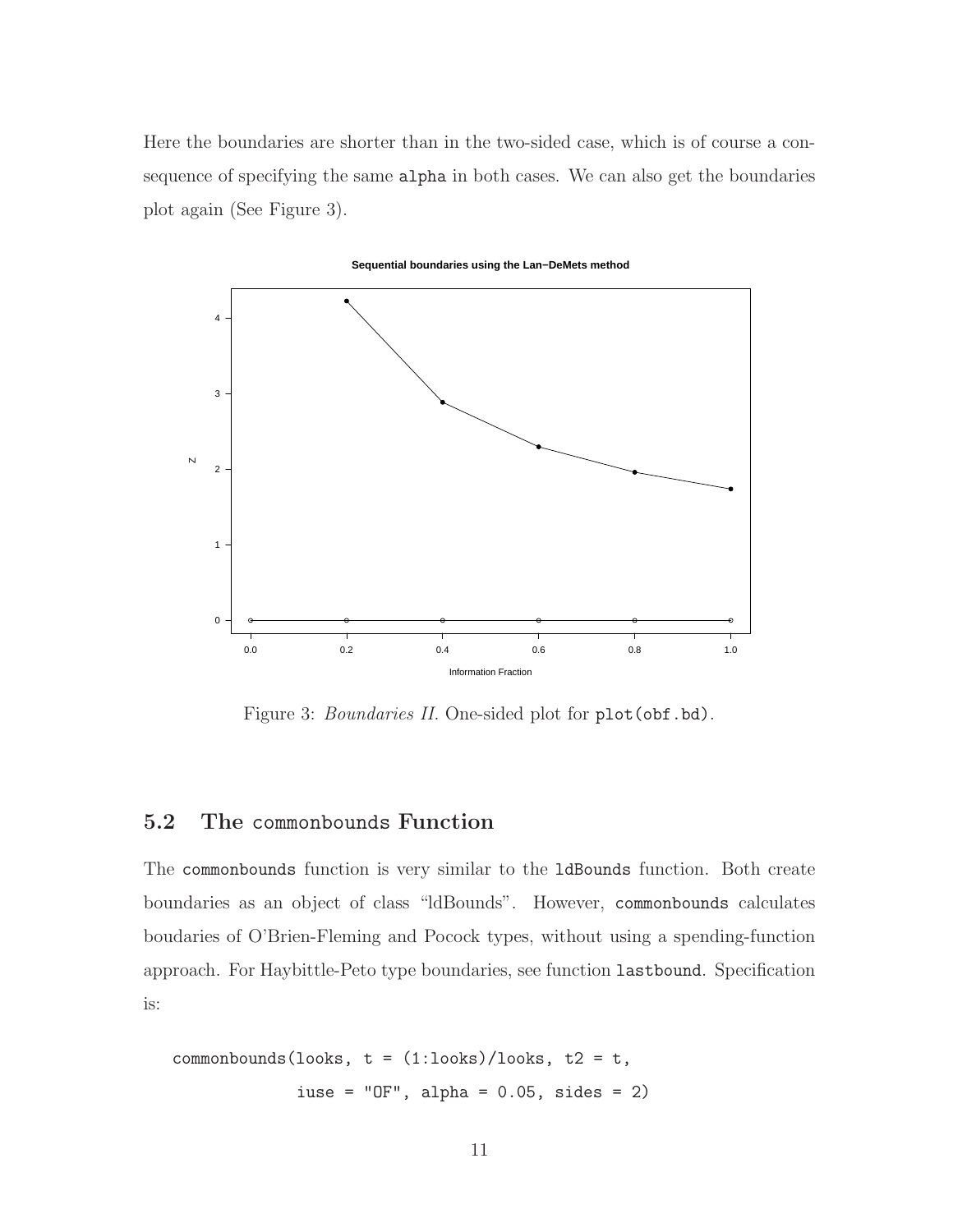Here looks is a number of analysis times (equally spaced); alternatively, t specifies the analysis times (but a warning is given if these are not equally spaced); t2 is teh second time scale; iuse is either O'Brien-Fleming ("OF") or Pocock ("PK"); alpha and sides are as used in ldBounds.

#### 5.3 The lastbound Function

This function also returns an object of class "ldBounds". The interim analysis times and boundaries are provided, and a final boundary is calculated and returned, along with the earlier boundaries that were provided. Specification is:

```
lastbound(t, t2, alpha = 0.05, sides = 2
         za = NULL, zb)
```
Here t, t2, alpha, and sides are the same arguments as for ldBounds. The arguments za and zb are vectors of lower and upper boundaries, respectively, excluding the final analysis time. The following example calculates a Haybittle-Peto boundary with 3 looks and early boundaries at 3 (z-value):

```
hpb \leq lastbound(3,zb=c(3,3))
   summary(hpb)
##
## Group sequential boundaries
##
## n = 3
## Overall alpha: 0.05
##
## Type: Two-Sided Symmetric Bounds
## Lower alpha: 0.025
## Upper alpha: 0.025
```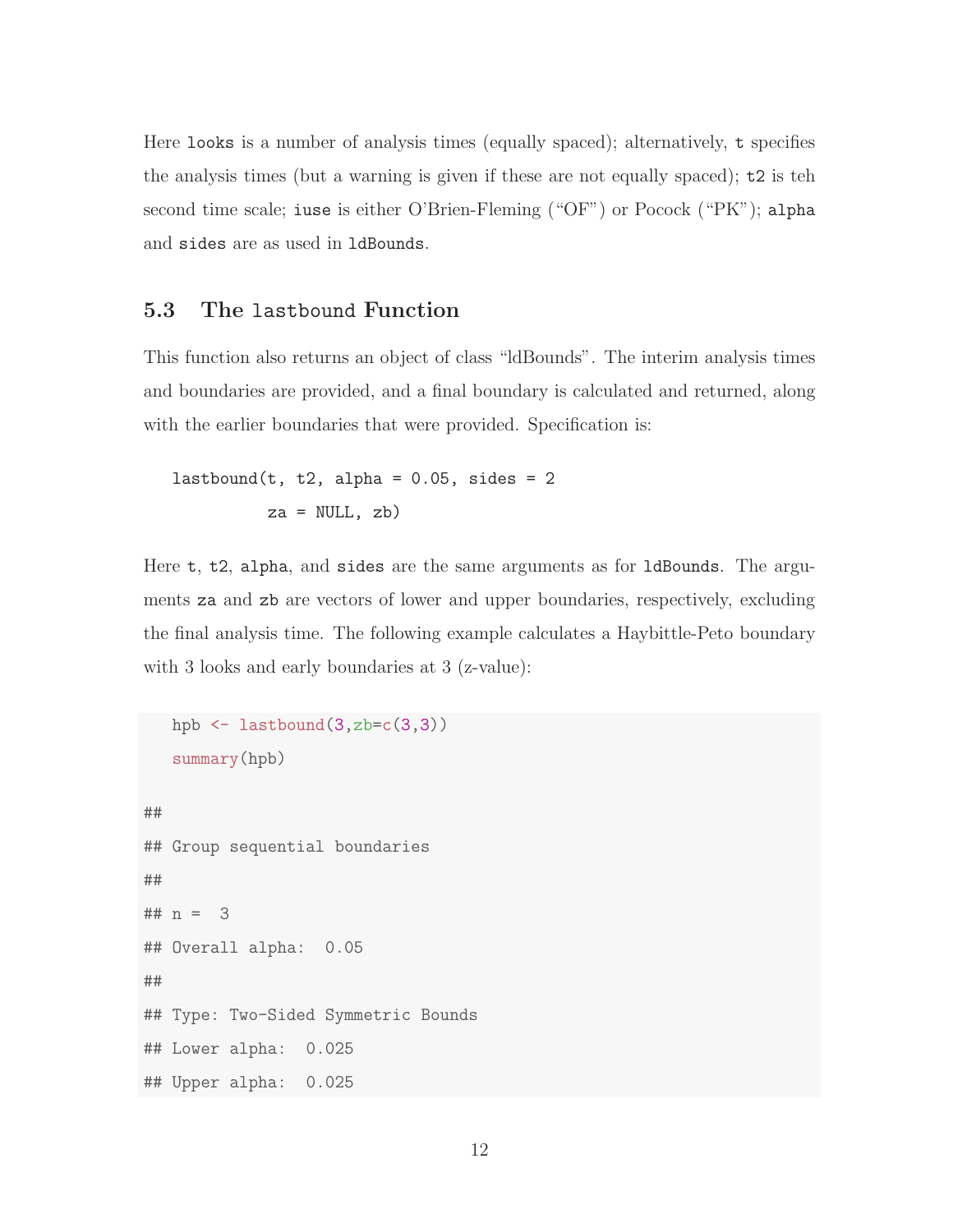## Boundary type (non-alpha-spending): User defined to obtain final boundary value. ## ## Boundaries: ## Time Lower Upper Exit pr. Diff. pr. Nominal Alpha ## 1 0.33333 -3.0000 3.0000 0.0026998 0.0026998 0.0026998 ## 2 0.66667 -3.0000 3.0000 0.0049232 0.0022234 0.0026998 ## 3 1.00000 -1.9751 1.9751 0.0499998 0.0450766 0.0482603

#### 5.4 The condpower Function

The function condpower determines conditional power, given interim results and hypothesized treatment effect. Specification is:

condpower(z.crit, z.val, accr, outcome.type, par.c, par.t, N, sigma = NULL)

Here z.crit is the critical value on the z-value scale; z.val is the current test statistic (positive means treatment/experimental arm is estimated to have a more favorable outcome); accr is the amount of information accrued (number of subjects for binary and continuous outcomes, number of events for survival); outcome.type is binary ("bin"), continuous ("mean"), or survival ("surv"); par.c and par.t are hypothesized parameter values in control and experimental groups, respectively (unless par.t is not specified, in which case  $par.c$  is the hypothesized treatment effect; N is the total target sample size (or number of events); and sigma is the assumed standard deviation (when outcome is continuous). The following example calculates conditional power for a binary outcome with assumed rates of poor outcome of 25% and 15% in the control and experimental groups, respectively. The total planned sample size is 900, with interim analysis at 300. The final critical value is 2.0 (perhaps accounting for group sequential monitoring. The interim z-statistic is 0.067 (experimental slightly better than control).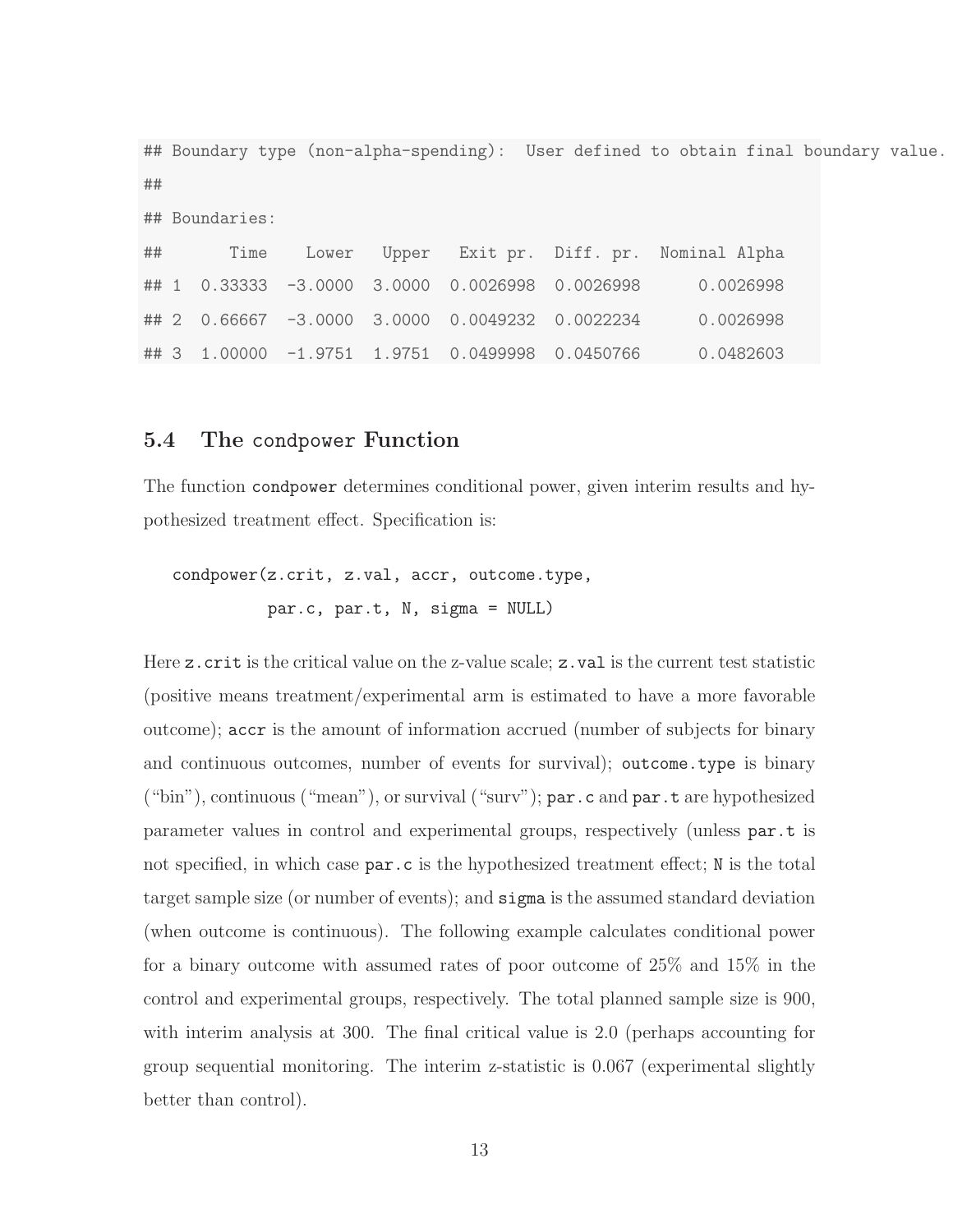condpower(2.0,0.067,300,"bin",0.25,0.15,900)

## [1] 0.7452924

#### 5.5 The ldPower Function

The ldPower function was designed to calculate different things, depending on the arguments specified. It calculates drift (effect) if the power and the bounds are given; it can calculate the confidence interval or p-value at the end of the trial if the last value of the standardized test statistic is provided. Finally, it is able to return the power and other probabilities given drift for specified boundaries. The function has the following parameters:

 $ldPower(t, za = NULL, zb = NULL, t2 = t, pow = NULL,$ drift = NULL, conf = NULL, method = NULL,  $pvaltime = NULL, zval = zb[length(zb)]$ 

Here t is either a vector of analysis times or an "ldBounds" obect; za is the vector of lower boundaries and symmetric to zb by default; zb is the vector of upper boundaries; t2 is the second time scale, pow is the desired power (in case of wanting this parameter and drift is not specified); drift is the true drift (i.e. treatment effect when  $t=1$ ); conf is the confidence level when a confidence interval for drift is wanted; method is the type of p-value and zval is the final observed Z statistic (i.e. when trial is stopped), it is required when a confidence interval or p-value is requested.

Similarly to ldBounds, the function ldPower generates an object of class "ld-Power" which contains data about the boundaries, exit probabilities, and the corresponding calculations (depending on what was requested). As in ldBounds, the user can extract the information that it contains by using the summmary and print methods.

We now show some applications of  $1d$ Power. First we want to calculate the probabilities associated with a set of bondaries given drift.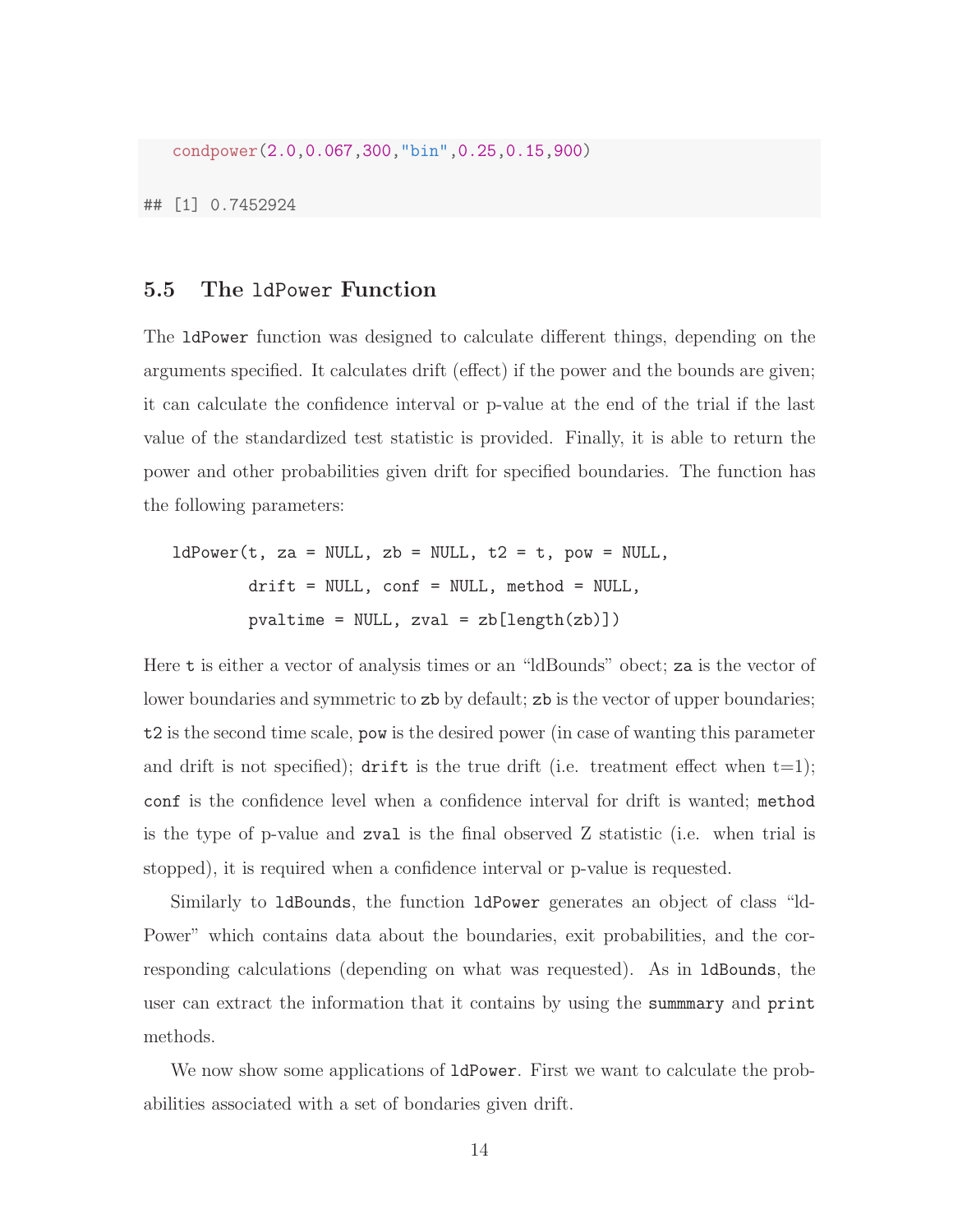```
time <- c(0.13,0.4,0.69,0.9,0.98,1)
upper <- c(5.3666,3.7102,2.9728,2.5365,2.2154,1.9668)
bound.pr <- ldPower(time,zb=upper,drift=3.242)
summary(bound.pr)
```

```
##
```
## Lan-DeMets method for group sequential boundaries ##  $## n = 6$ ## ## Boundaries: ## Time Lower Upper ## 1 0.13 -5.3666 5.3666 ## 2 0.40 -3.7102 3.7102 ## 3 0.69 -2.9728 2.9728 ## 4 0.90 -2.5365 2.5365 ## 5 0.98 -2.2154 2.2154 ## 6 1.00 -1.9668 1.9668 ## ## Power : 0.8996411 ## ## Drift: 3.242 ## ## Time Lower probs Upper probs Exit pr. Cum exit pr. ## 1 0.13 0.0000e+00 1.3483e-05 1.3483e-05 1.3483e-05 ## 2 0.40 0.0000e+00 4.8468e-02 4.8468e-02 4.8481e-02 ## 3 0.69 0.0000e+00 3.4279e-01 3.4279e-01 3.9127e-01 ## 4 0.90 0.0000e+00 3.1827e-01 3.1827e-01 7.0954e-01 ## 5 0.98 2.2251e-08 1.3325e-01 1.3325e-01 8.4279e-01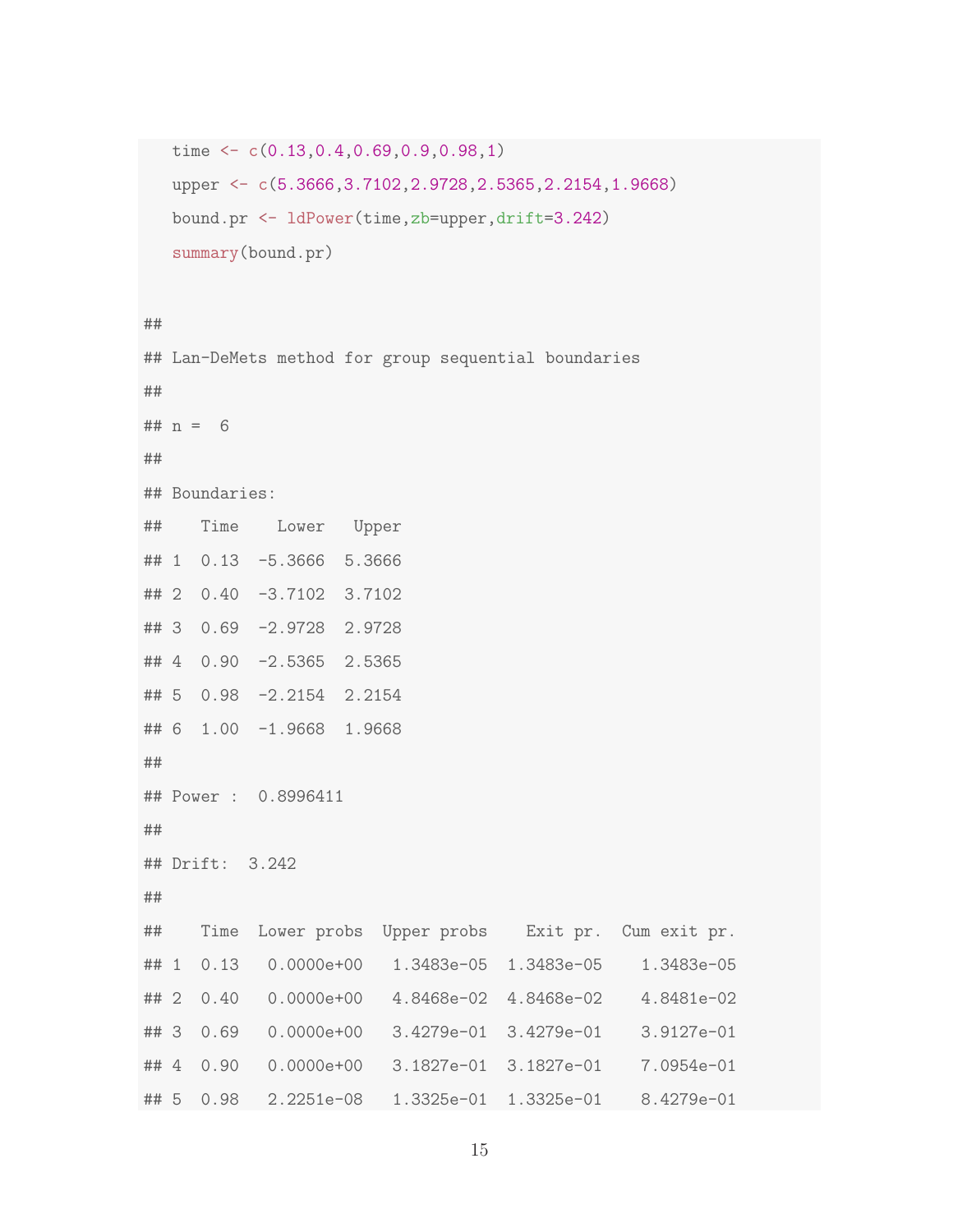Another common task is to calculate a confidence interval at the end of the trial. In order to do this, we need, in addition to the boundaries, the last value of the standardized test statistic zval, equal to 2.82 in this example.

```
time <- c(0.2292,0.3333,0.4375,0.5833,0.7083,0.8333)
  upper <- c(2.53,2.61,2.57,2.47,2.43,2.38)
  bound.ci <- ldPower(time,zb=upper,conf=0.95,zval=2.82)
  summary(bound.ci)
##
## Lan-DeMets method for group sequential boundaries
##
## n = 6##
## Boundaries:
## Time Lower Upper
## 1 0.2292 -2.53 2.53
## 2 0.3333 -2.61 2.61
## 3 0.4375 -2.57 2.57
## 4 0.5833 -2.47 2.47
## 5 0.7083 -2.43 2.43
## 6 0.8333 -2.38 2.38
##
## Confidence interval at the end of the trial:
##
## Confidence level: 0.95
## Last Z value: 2.82
## 95 % confidence interval: ( 0.1716782 , 4.504662 )
```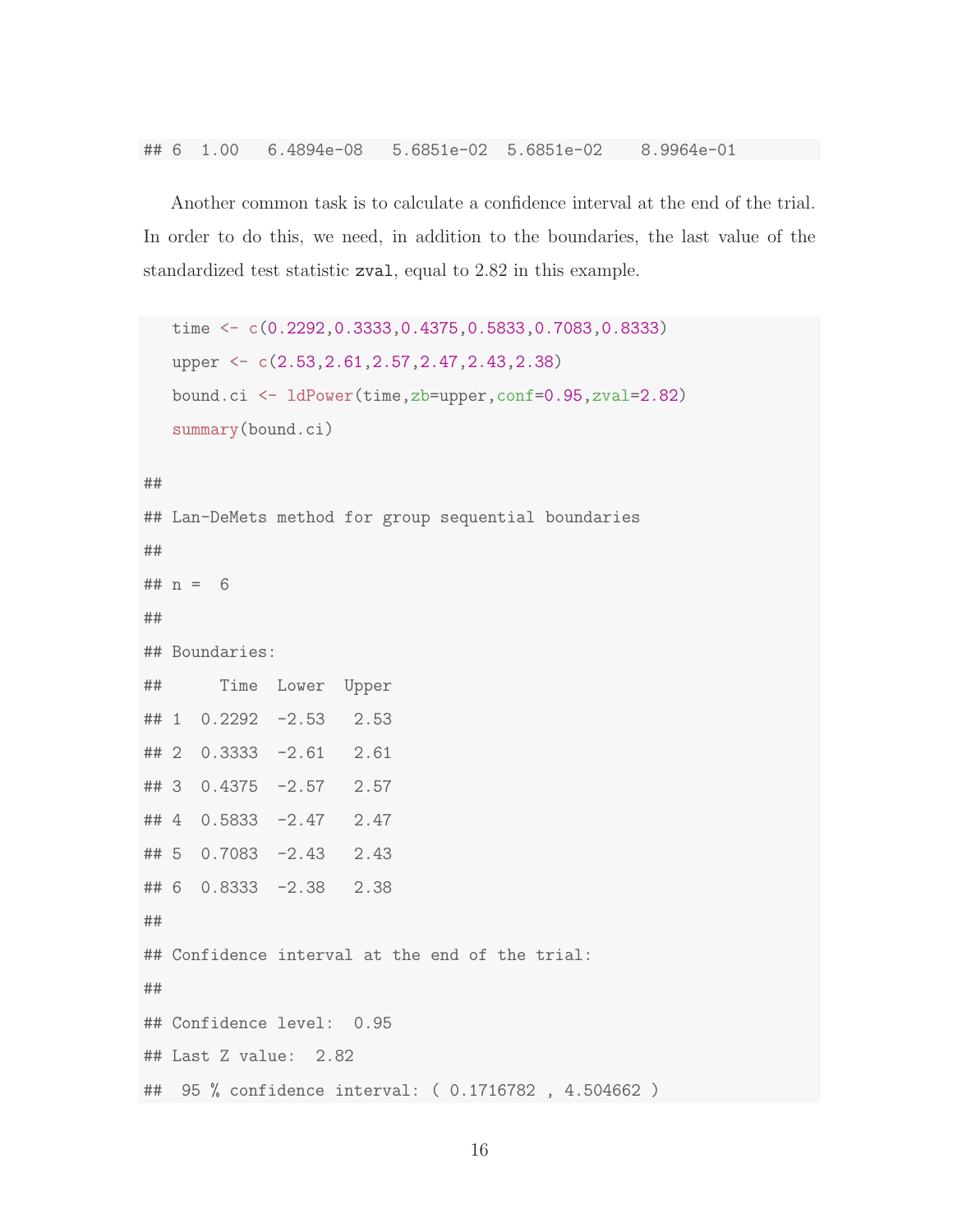The following example shows the computing of boundaries using ldBounds, and using these in ldPower. In this example the power is provided and we want to get the drift.

```
time \leq seq(0.2, 1, \text{length}=5)power.fam <- ldBounds(time,iuse=3)
  bound.dr <- ldPower(power.fam,pow=0.9)
  summary(bound.dr)
##
## Lan-DeMets method for group sequential boundaries
##
## n = 5##
## Boundaries:
## Time Lower Upper
## 1 0.2 -2.5758 2.5758
## 2 0.4 -2.4919 2.4919
## 3 0.6 -2.4108 2.4108
## 4 0.8 -2.3391 2.3391
## 5 1.0 -2.2754 2.2754
##
## Power : 0.9
##
## Drift: 3.455209
##
## Time Lower probs Upper probs Exit pr. Cum exit pr.
## 1 0.2 1.8858e-05 0.151361 0.151380 0.15138
## 2 0.4 1.2004e-06 0.251277 0.251278 0.40266
## 3 0.6 1.2723e-07 0.233648 0.233648 0.63631
```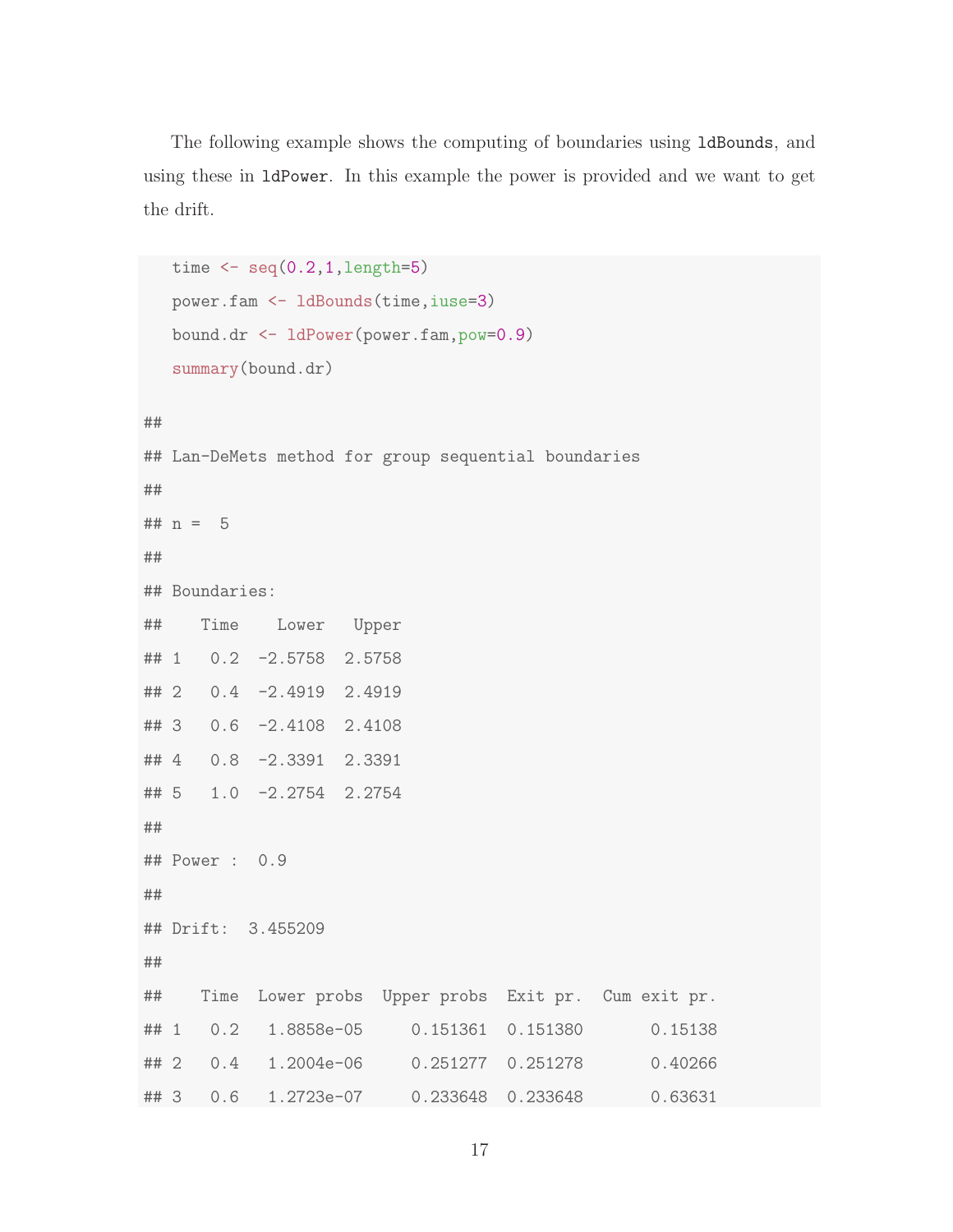|  | ##4 0.8 1.7278e-08  |  | 0.80127 |
|--|---------------------|--|---------|
|  | ## 5 1.0 0.0000e+00 |  | 0.90000 |

# 6 Discussion

The R package ldbounds is able to perform the same computations as the FORTRAN program. It also allows for more flexibility for specifying alpha spending functions. Many improvements have been made in the current version, including better ways to specify arguments, more efficient argument defaults, and better graphics.